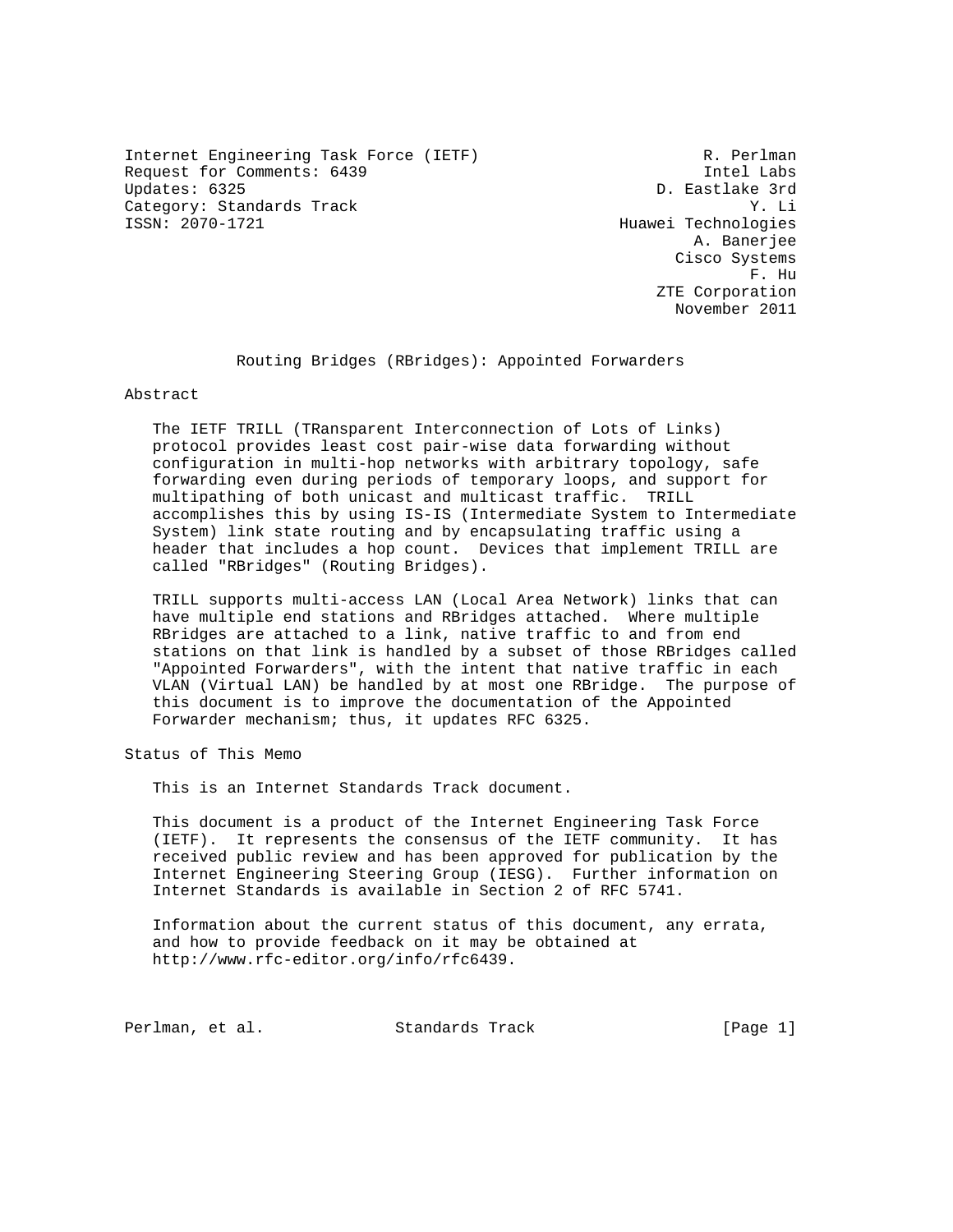## Copyright Notice

 Copyright (c) 2011 IETF Trust and the persons identified as the document authors. All rights reserved.

 This document is subject to BCP 78 and the IETF Trust's Legal Provisions Relating to IETF Documents

 (http://trustee.ietf.org/license-info) in effect on the date of publication of this document. Please review these documents carefully, as they describe your rights and restrictions with respect to this document. Code Components extracted from this document must include Simplified BSD License text as described in Section 4.e of the Trust Legal Provisions and are provided without warranty as described in the Simplified BSD License.

## Table of Contents

| 2. Appointed Forwarders and Their Appointment 4       |  |
|-------------------------------------------------------|--|
| 2.1. Appointment Effects of DRB Elections 5           |  |
| 2.2. Appointment and Removal by the DRB 5             |  |
|                                                       |  |
|                                                       |  |
| 2.2.3. Appointed Forwarders Limit 8                   |  |
| 2.3. Local Configuration Action Appointment Effects 8 |  |
|                                                       |  |
| $\mathcal{R}$                                         |  |
| Inhibited Appointed Forwarder Behavior 11<br>4.       |  |
| 5.                                                    |  |
|                                                       |  |
|                                                       |  |
|                                                       |  |
|                                                       |  |
|                                                       |  |
|                                                       |  |
|                                                       |  |

## 1. Introduction

 The IETF TRILL (TRansparent Interconnection of Lots of Links) protocol [RFC6325] provides optimal pair-wise data frame forwarding without configuration in multi-hop networks with arbitrary topology, safe forwarding even during periods of temporary loops, and support for multipathing of both unicast and multicast traffic. TRILL accomplishes this by using IS-IS (Intermediate System to Intermediate System) [IS-IS] [RFC1195] link state routing and encapsulating traffic using a header that includes a hop count. The design

Perlman, et al. Standards Track [Page 2]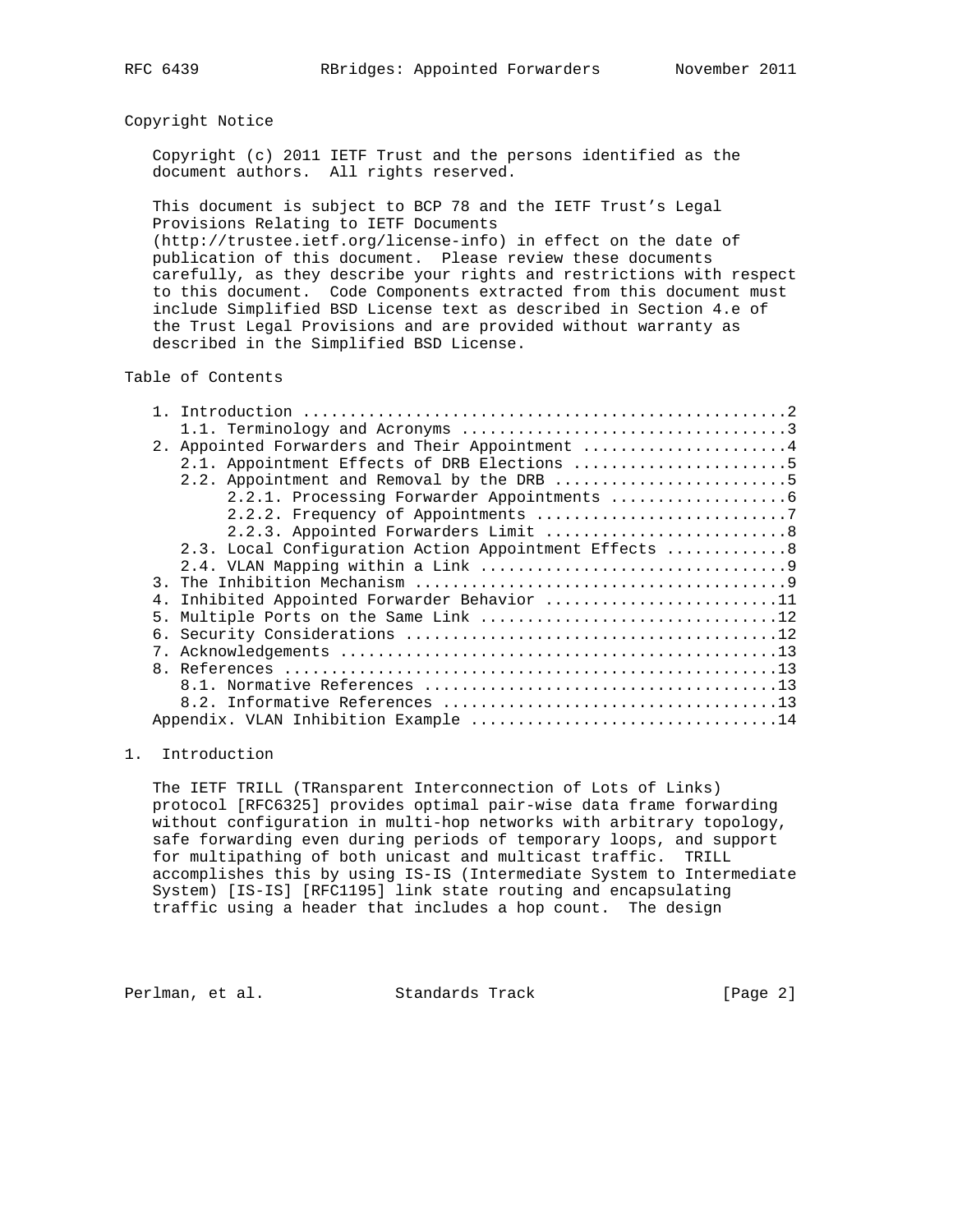supports VLANs (Virtual Local Area Networks) and optimization of the distribution of multi-destination frames based on VLANs and IP derived multicast groups. Devices that implement TRILL are called "RBridges" (Routing Bridges).

 Section 2 of [RFC6327] explains the environment for which the TRILL protocol is designed and the differences between that environment and the typical Layer 3 routing environment.

 TRILL supports multi-access LAN (Local Area Network) links that can have multiple end stations and RBridges attached. Where multiple RBridges are attached to a link, native traffic to and from end stations on that link is handled by a subset of those RBridges called "Appointed Forwarders", with the intent that native traffic in each VLAN be handled by at most one RBridge. An RBridge can be Appointed Forwarder for many VLANs.

 The purpose of this document is to improve the documentation of the Appointed Forwarder mechanism; thus, it updates RFC 6325. It includes reference implementation details. Alternative implementations that interoperate on the wire are permitted.

 The Appointed Forwarder mechanism is irrelevant to any link on which end station service is not offered. This includes links configured as point-to-point IS-IS links and any link with all RBridge ports on that link configured as trunk ports. (In TRILL, configuration of a port as a "trunk port" just means that no end station service will be provided. It does not imply that all VLANs are enabled on that port.)

 The Appointed Forwarder mechanism has no effect on the formation of adjacencies, the election of the Designated RBridge (DRB) for a link, MTU matching, or pseudonode formation. Those topics are covered in [RFC6327]. Furthermore, Appointed Forwarder status has no effect on the forwarding of TRILL Data frames. It only affects the handling of native frames.

 For other aspects of the TRILL base protocol, see [RFC6325] and [RFC6327]. Familiarity with [RFC6325] and [RFC6327] is assumed in this document. In case of conflict between this document and [RFC6325], this document prevails.

# 1.1. Terminology and Acronyms

This document uses the acronyms defined in [RFC6325].

 A "trunk port" is a port configured with the "end station service disable" bit on, as described in Section 4.9.1 of [RFC6325].

Perlman, et al. Standards Track [Page 3]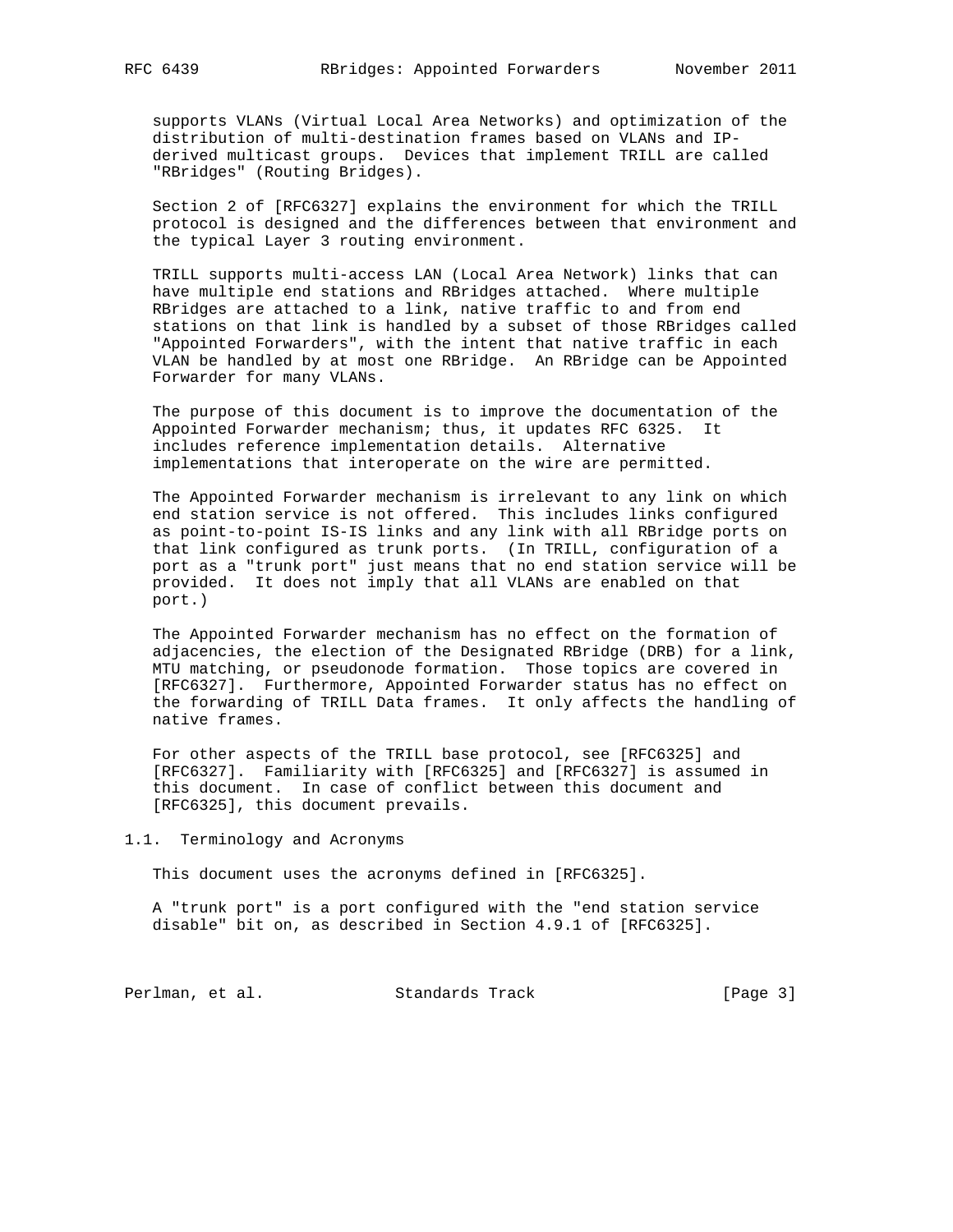In this document, the term "link" means "bridged LAN", that is to say some combination of physical links with zero or more bridges, hubs, repeaters, or the like.

 The key words "MUST", "MUST NOT", "REQUIRED", "SHALL", "SHALL NOT", "SHOULD", "SHOULD NOT", "RECOMMENDED", "NOT RECOMMENDED", "MAY", and "OPTIONAL" in this document are to be interpreted as described in [RFC2119].

## 2. Appointed Forwarders and Their Appointment

 The Appointed Forwarder on a link for VLAN-x is the RBridge that ingresses native frames from the link and egresses native frames to the link in VLAN-x. By default, the DRB (Designated RBridge) on a link is in charge of native traffic for all VLANs on the link. The DRB may, if it wishes, act as Appointed Forwarder for any VLAN and it may appoint other RBridges that have ports on the link as Appointed Forwarder for one or more VLANs.

 It is important that there not be two Appointed Forwarders on a link that are ingressing and egressing native frames for the same VLAN at the same time. Should this occur, it could form a loop where frames are not protected by a TRILL Hop Count for part of the loop. (Such a condition can even occur through two Appointed Forwarders for two different VLANs, VLAN-x and VLAN-y, if ports or bridges inside the link are configured to map frames between VLAN-x and VLAN-y as discussed in Section 2.4.) While TRILL tries to avoid such situations, for loop safety there is also an "inhibition" mechanism (see Section 3) that can cause an RBridge that is an Appointed Forwarder to not ingress or egress native frames.

 As discussed in Section 5, an RBridge may have multiple ports on a link. As discussed in [RFC6327], if there are multiple ports with the same Media Access Control (MAC) address on a link, all but one will be suspended. The case of multiple ports on a link for one RBridge and the case of multiple ports with the same MAC address on a link and combinations of these cases are fully accommodated; however, multiple ports on a link for one RBridge is expected to be a rare condition and duplicate MAC addresses are not recommended by either TRILL or IEEE 802.1 standards.

 Appointed Forwarder status has no effect on the forwarding of TRILL Data frames. It only affects the handling of native frames.

Perlman, et al. Standards Track [Page 4]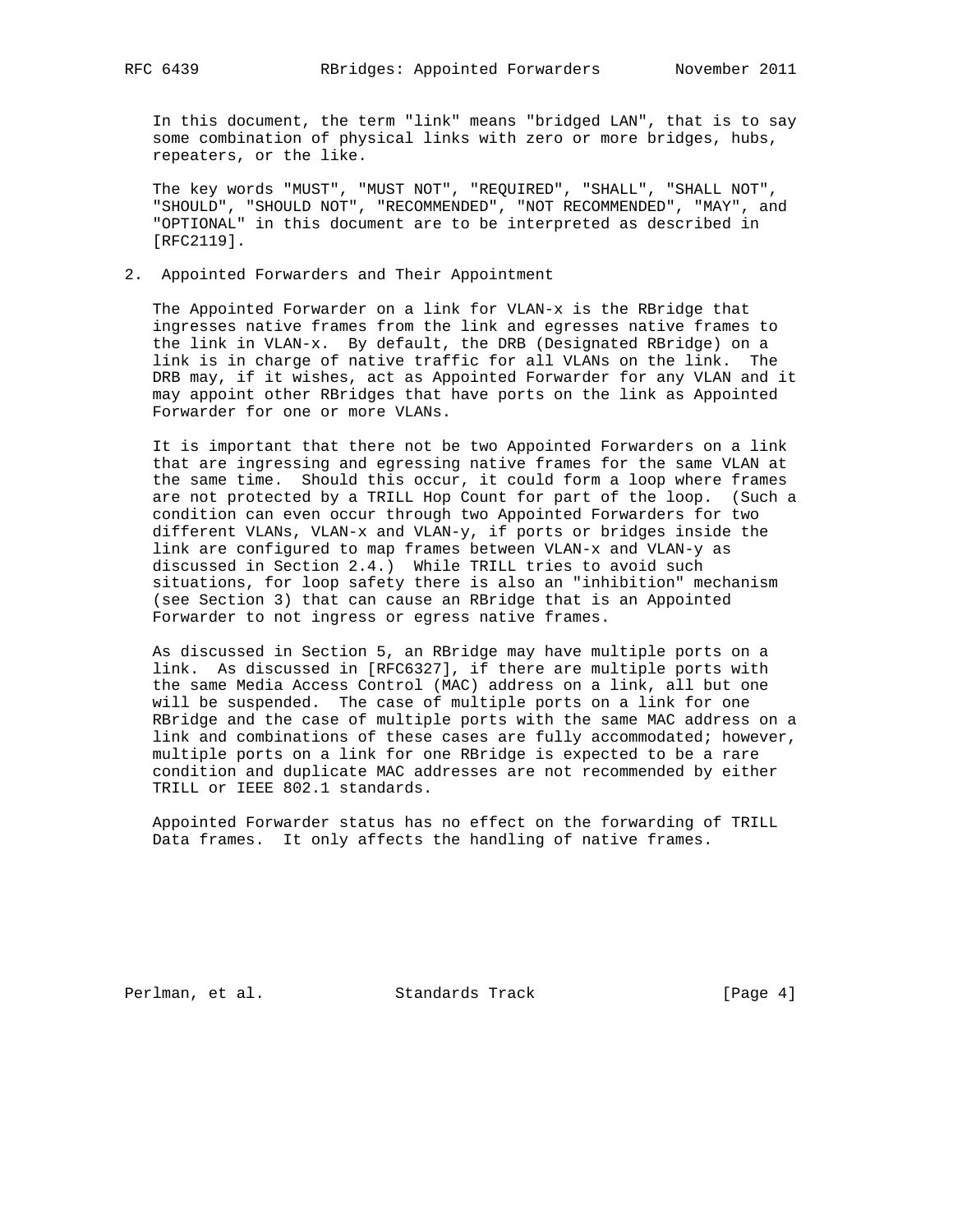There are three mechanisms by which an RBridge can be appointed or un-appointed as Appointed Forwarder: as a result of the DRB elections [RFC6327] as discussed in Section 2.1, as a result of action by the DRB as discussed in Section 2.2, as a result of a local configuration action as discussed in Section 2.3.

## 2.1. Appointment Effects of DRB Elections

 When an RBridge believes that it has become the DRB on a link, by default, it can act as Appointed Forwarder for any VLANs on that link that it chooses as long as its port is not configured as a trunk port and has that VLAN enabled (or at least one of its ports meets these criteria, if it has more than one port on the link).

An RBridge loses all Appointed Forwarder status when:

- 1. it decides that it has lost the status of being the DRB for a link; or
- 2. it observes a change in the RBridge that is the DRB for the link without itself becoming the DRB.

 In the rare corner case where an RBridge has more than one port on a link, one of which was previously the DRB election winner but has just lost the DRB election to a different port of the same RBridge (possibly due to management configuration of port priorities), there is no change in which RBridge is the DRB. Therefore, neither of the above points applies and there is no change in Appointed Forwarder status.

#### 2.2. Appointment and Removal by the DRB

 The DRB may appoint other RBridges on the link through inclusion of one or more Appointed Forwarders sub-TLVs [RFC6326] in a TRILL Hello it sends on the Designated VLAN out the port that won the DRB election. When the DRB sends any appointments in a TRILL Hello, it must send all appointments for that link in that Hello. Any previous appointment not included is implicitly revoked.

 Although the DRB does not need to announce the VLANs for which it has chosen to act as Appointed Forwarder by sending appoints for itself, if the DRB wishes to revoke all appointments for RBridges other than itself on the link, it is recommended that it send a TRILL Hello with an appointment for itself for some VLAN.

 The DRB MUST NOT send any appointments on a link unless its DRB inhibition timer (see Section 3) for that link is expired.

Perlman, et al. Standards Track [Page 5]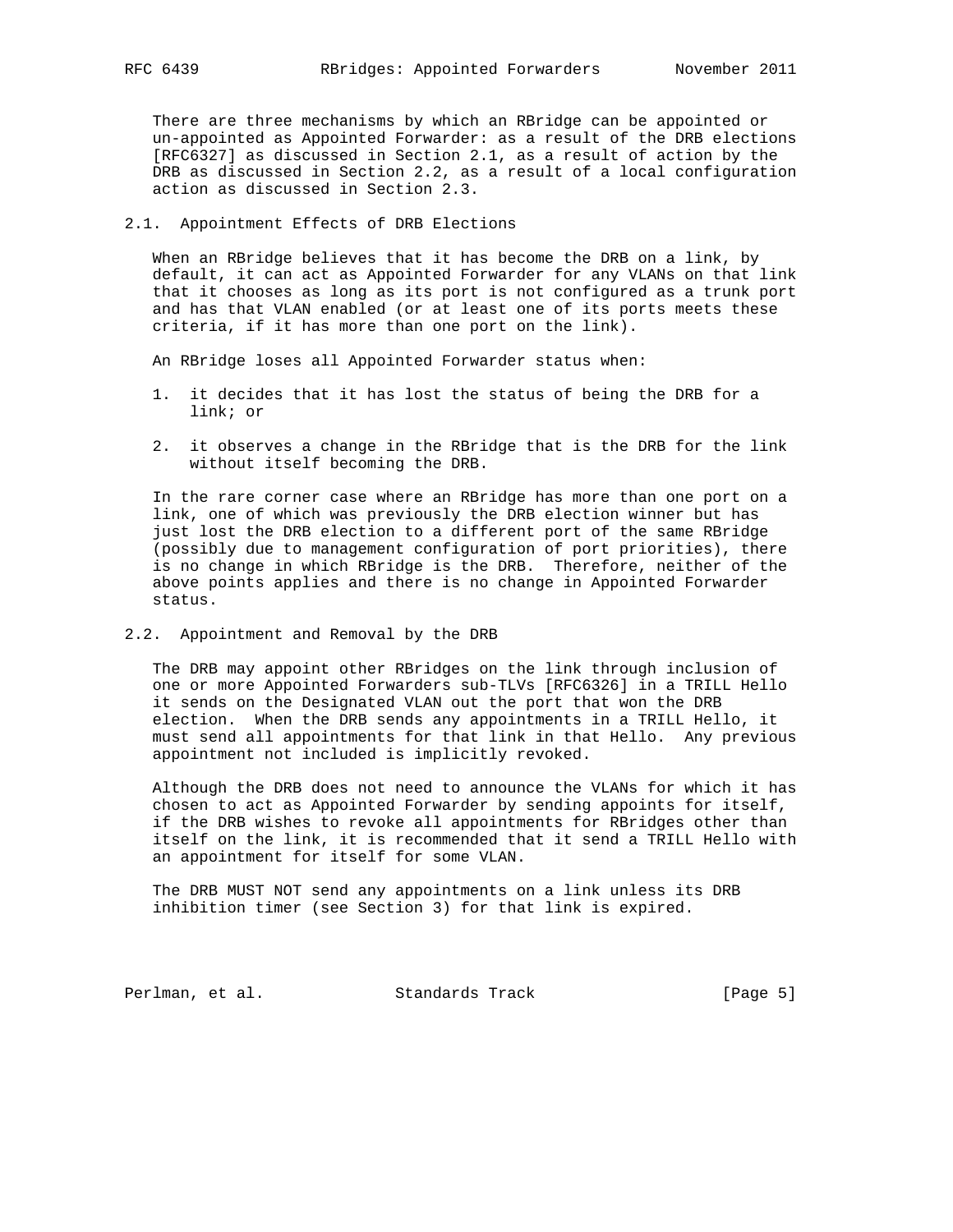How the DRB decides what other RBridges on the link, if any, to appoint forwarder for which VLANs is beyond the scope of this document.

## 2.2.1. Processing Forwarder Appointments

 When a non-DRB RBridge that can offer end station service on a link receives a TRILL Hello that is not discarded for one of the reasons given in [RFC6327], it checks the source MAC address and the Port ID and System ID in the Hello to determine if it is from the winning DRB port. If it is not from that port, any Appointed Forwarder sub-TLVs in the Hello are ignored, and there is no change in the receiving RBridge's Appointed Forwarder status. Also, if no Appointed Forwarder sub-TLVs are present in the TRILL Hello, there is no change in the receiver's Appointed Forwarder status.

 However, if the TRILL Hello is from the winning DRB port and the Hello includes one or more Appointed Forwarder sub-TLVs, then the receiving RBridge becomes appointed for the VLANs that are both listed for it in the Hello and are enabled on the receiving port. (If the appointment includes VLAN IDs 0x000 or 0xFFF, they are ignored, but any other VLAN IDs are still effective.) If the receiver was Appointed Forwarder for any other VLANs, its Appointed Forwarder status for such other VLANs is revoked. For example, if none of these sub-TLVs in a Hello appoints the receiving RBridge, then it loses all Appointed Forwarder status and is no longer Appointed Forwarder for any VLAN on the port where the Hello was received.

 The handling of one or more Appointed Forwarder sub-TLVs in a Hello from the winning port that appoints the receiving RBridge is as follows. An appointment in an Appointed Forwarder sub-TLV is for a specific RBridge and a contiguous interval of VLAN IDs; however, as stated above, it actually appoints that RBridge forwarder only for the  $VLAN(s)$  in that range that are enabled on one or more ports that RBridge has on the link (ignoring any ports configured as trunk ports or as IS-IS point-to-point ports). If the RBridge was Appointed Forwarder for any additional VLANs beyond the VLANs for which it was being appointed, it loses Appointed Forwarder status for such additional VLANs.

 There is no reason for an RBridge to remember that it received a valid appointment message for a VLAN that was ineffective because the VLAN was not enabled on the port where the message was received or because the port was a trunk or point-to-point port. It does not become Appointed Forwarder for such a VLAN just because that VLAN is later enabled or the port later reconfigured.

Perlman, et al. Standards Track [Page 6]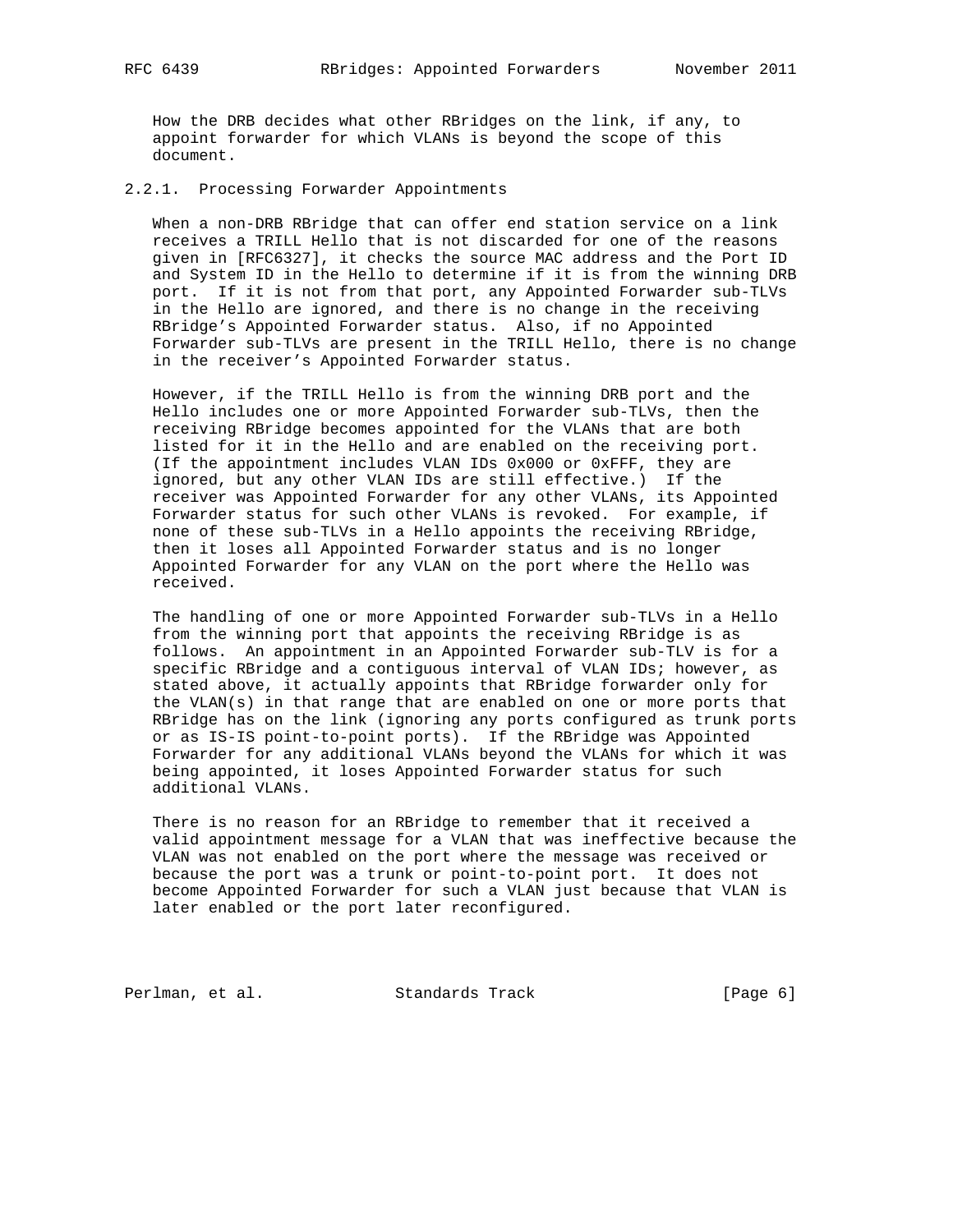It should be straightforward for the DRB to send, within one Hello, the appointments for several dozen VLAN IDs or several dozen blocks of contiguous VLAN IDs. Should the VLANs the DRB wishes to appoint be inconveniently distributed, for example, the proverbial case where the DRB RB1 wishes to appoint RB2 forwarder for all even-numbered VLANs and appoint RB3 forwarder for all odd-numbered VLANs, the following method may be used. The network manager normally controls what VLANs are enabled on RBridge port. Thus, the network manager can appoint an RBridge forwarder for an arbitrary set of scattered VLANs by enabling only those VLANs on the relevant port (or ports) and then having the DRB send an appointment that appears to appoint the target RBridge forwarder for all VLANs. However, for proper operation and inter-RBridge communication, the Designated VLAN for a link SHOULD be enabled on all RBridge ports on that link, and it may not be desired to appoint the RBridge forwarder for the Designated VLAN. Thus, in the general case, it would require two appointments, although it would still only require one appointment if the Designated VLAN were an extreme low or high value such as VLAN 0xFFE or the default VLAN 1.

 For example, assume the DRB wants RB2 to be Appointed Forwarder for all even-numbered VLANs and the Designated VLAN for the link is VLAN 101. The network manager could cause all even-numbered VLANs plus VLAN 101 to be enabled on the relevant port of RB2 and then, with the desired effect, cause the DRB to send appointments to RB2 appointing it forwarder for all VLANs from 1 through 100 and from 102 through 4,094.

 Should the network manager have misconfigured the enabled VLANs and Appointed Forwarders, resulting in two RBridges believing they are Appointed Forwarders for the same VLAN, then item 4 in Section 3 will cause one or more of the RBridges to be inhibited for that VLAN.

## 2.2.2. Frequency of Appointments

 It is not necessary for the DRB to include the forwarder appointments in every TRILL Hello that it sends on the Designated VLAN for a link. For loop safety, every RBridge is required to indicate, in every TRILL Hello it sends in VLAN-x on a link, whether it is an Appointed Forwarder for VLAN-x for that link (see item 4 in Section 3). It is also RECOMMENDED that the DRB have all VLANs for which end station service will be offered on the link as well as the Designated VLAN, enabled. Thus, the DRB will generally be informed by other RBridges on the link of the VLANs for which they believe they are Appointed Forwarder. If this matches the appointments the DRB wishes to make, it is not required to re-send its forwarder appointments; however, for robustness, especially in cases such as VLAN misconfigurations in

Perlman, et al. Standards Track [Page 7]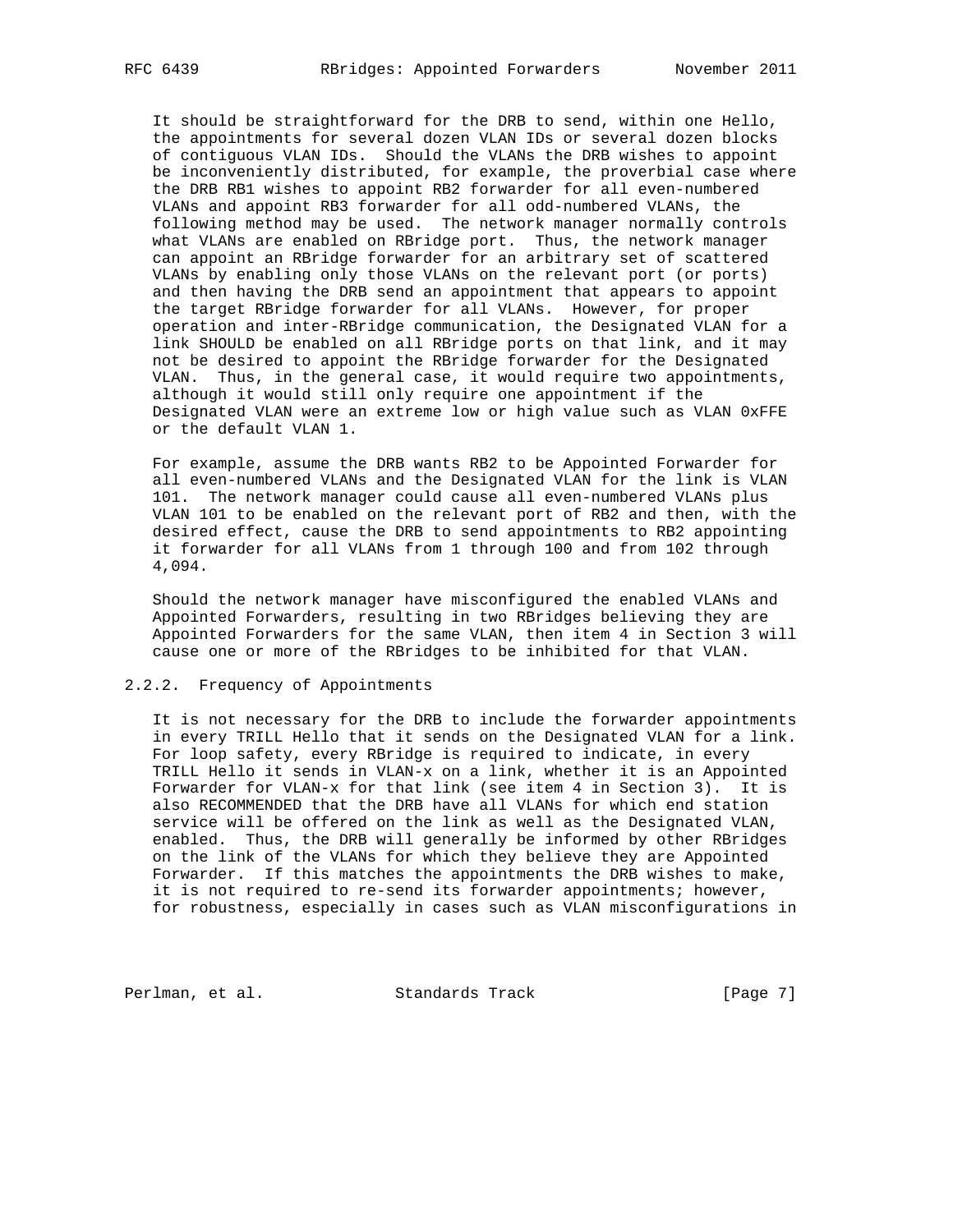a bridged LAN link, it is RECOMMENDED that the DRB send its forwarder appointments on the Designated VLAN at least once per its Holding Time on the port that won the DRB election.

## 2.2.3. Appointed Forwarders Limit

 The mechanism of DRB forwarder appointment and the limited length of TRILL Hellos impose a limit on the number of RBridges on a link that can be Appointed Forwarders. To obtain a conservative estimate, assume that no more than 1000 bytes are available in a TRILL Hello for such appointments. Assume it is desired to appoint various RBridges on a link forwarder for arbitrary non-intersecting sets of VLANs. Using the technique discussed above would generally require two appointments, or 12 bytes, per RBridge. With allowance for sub-TLV and TLV overhead, appointments for 83 RBridges would fit in under 1000 bytes. Including the DRB, this implies a link with 84 or more RBridges attached. Links with more than a handful of RBridges attached are expected to be rare.

 Note: If the Designated VLAN were an extreme low or high value, such as VLAN 1, which is the default and may be a common value in practice, only 6 bytes per RBridge would be required. This would permit twice as many different Appointed Forwarder RBridges than indicated by the general analysis above or, alternatively, would take only half as much space to appoint the same number of Appointed Forwarders.

 Unnecessary changes in Appointed Forwarders SHOULD NOT be made as they may result in transient lack of end station service. Large numbers of Appointed Forwarders on a link (in excess of 65) are NOT RECOMMENDED due to the complexity of their establishment and maintenance.

## 2.3. Local Configuration Action Appointment Effects

 Disabling VLAN-x at an RBridge port cancels any Appointed Forwarder status that RBridge has for VLAN-x unless VLAN-x is enabled on some other port that the RBridge has connected to the same link. Configuring a port as a trunk port or point-to-point port revokes any Appointed Forwarder status that depends on enabled VLANs at that port.

 Causing a port to no longer be configured as a trunk or point-to point port or enabling VLAN-x on a port does not, in itself, cause the RBridge to become an Appointed Forwarder for the link that port is on. However, such actions can allow the port's RBridge to become Appointed Forwarder by choice if it is the DRB or by appointment, if it is not the DRB on the link.

Perlman, et al. Standards Track [Page 8]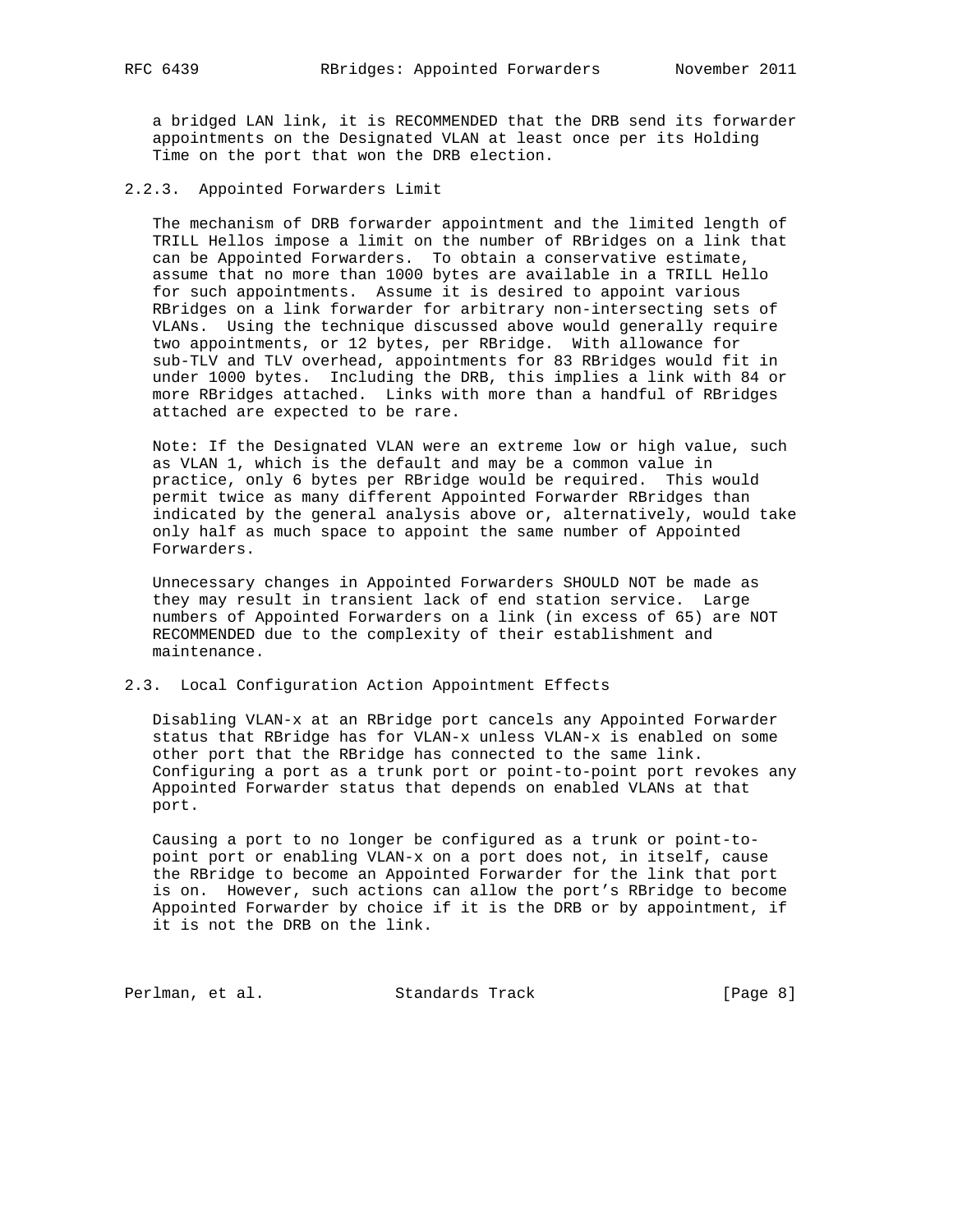## 2.4. VLAN Mapping within a Link

 TRILL Hellos include a field that is set to the VLAN in which they are sent. If they arrive on a different VLAN, then VLAN mapping is occurring within the link. (Such VLAN mapping within a link between RBridges should not be confused with VLAN mapping inside an RBridge [VLANMAP]). VLAN mapping between VLAN-x and VLAN-y can lead to a loop if the Appointed Forwarders for the VLANs are different. If such mapping within a link was allowed and occurred on two or more links so that there was a cycle of VLAN mappings, a broadcast frame, for example, would loop forever.

 To prevent this potential problem, if the DRB on a link detects VLAN mapping by receiving a Hello in VLAN-x that was sent on VLAN-y, it MUST make or revoke appointments so as to assure that the same RBridge (possibly the DRB) is the Appointed Forwarder on the link for both VLAN-x and VLAN-y.

3. The Inhibition Mechanism

 An RBridge has, for every link on which it can offer end station service (that is every link for which it can act as an Appointed Forwarder), the following timers denominated in seconds:

- a DRB inhibition timer,

- a root change inhibition timer, and

- up to 4,094 VLAN inhibition timers, one for each legal VLAN ID.

The DRB and root change inhibition timers MUST be implemented.

 The loss of native traffic due to inhibition will be minimized by logically implementing a VLAN inhibition timer per each VLAN for which end station service will ever be offered by the RBridge on the link; this SHOULD be done. (See the Appendix for an example motivating VLAN inhibition timers.) However, if implementation limitations make a full set of such timers impractical, the VLAN inhibition timers for more than one VLAN can, with care, be merged into one timer. In particular, an RBridge MUST NOT merge the VLAN inhibition timers together for two VLANs if it is the Appointer Forwarder for one and not for the other, as this can lead to unnecessary indefinitely prolonged inhibition. In the limit, there will be safe operations, albeit with more native frame loss than would otherwise be required, even if only two VLAN inhibition timers are provided: one for VLANs for which the RBridge is the Appointed Forwarder and one for all other VLANs. At least two VLAN inhibition

Perlman, et al. Standards Track [Page 9]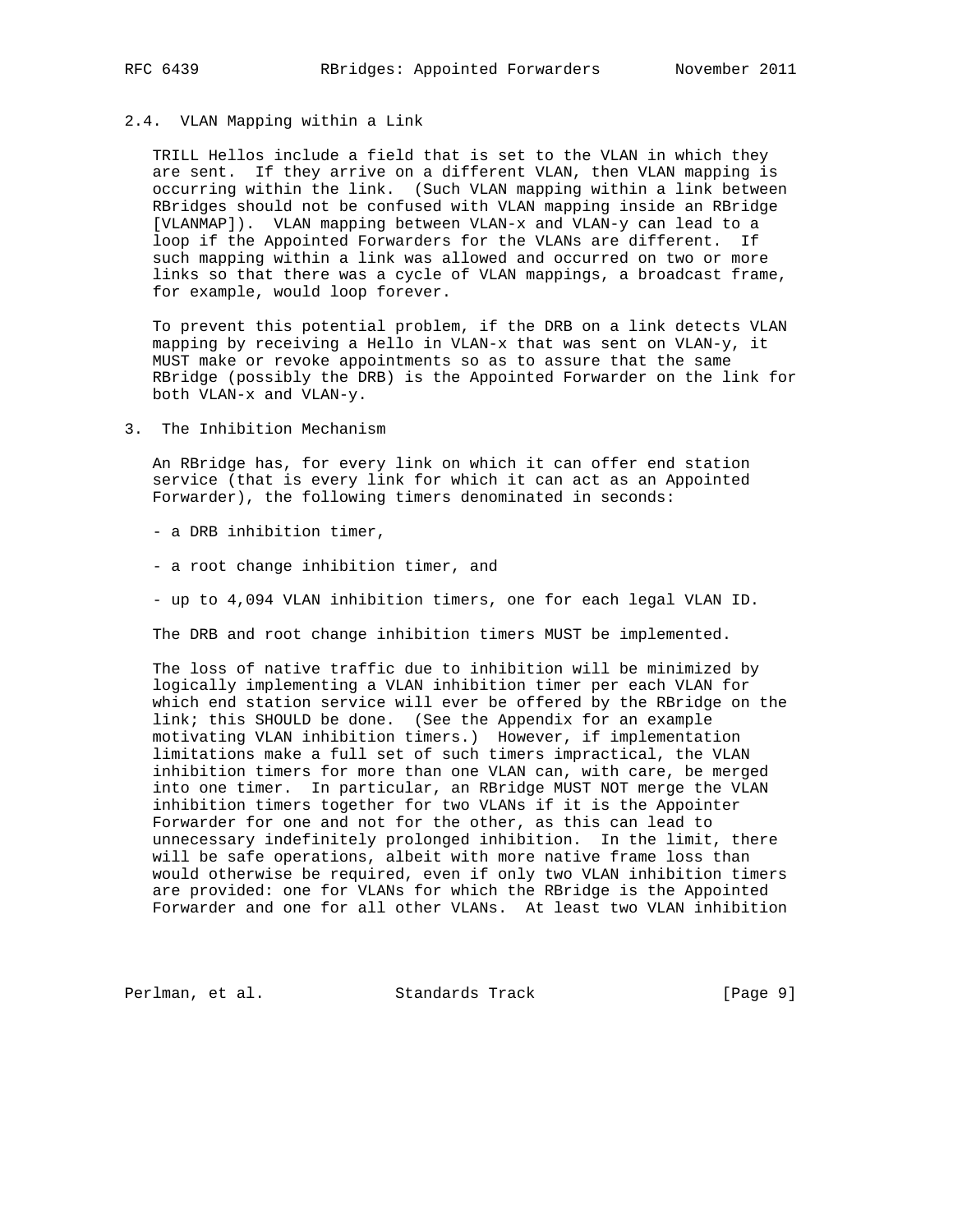timers MUST be implemented. Where a VLAN inhibition timer represents more than one VLAN, an update or test that would have been done to the timer for any of the VLANs is performed on the merged timer.

These timers are set as follows:

- 1. On booting or management reset, each port will have its own set of timers, even if two or more such ports are on the same link, because the RBridge will not have had a chance to learn that yet. All inhibition timers are set to expired except the DRB inhibition timer that is set in accordance with item 2 below. The DRB inhibition timer is handled differently because each port will initially believe it is the DRB.
- 2. When an RBridge decides that it has become the DRB on a link, including when it is first booted or reset by management, it sets the DRB inhibition timer to the Holding Time of its port on that link that won the DRB election.
- 3. When an RBridge decides that it has lost DRB status on a link, it sets the DRB inhibition timer to expired.

 Note: In the rare corner case where one port of an RBridge was the DRB election winner, but later lost the DRB election to a different port of the same RBridge on that link (perhaps due to management configuration of port priority), neither 2 nor 3 above applies, and the DRB timer is not changed.

- 4. When an RBridge RB1 receives a TRILL Hello asserting that the sender is the Appointed Forwarder that either (1) arrives on VLAN-x or (2) was sent on VLAN-x as indicated inside the Hello, then RB1 sets its VLAN-x inhibition timer for the link to the maximum of that timer's existing value and the Holding Time in the received Hello. An RBridge MUST maintain VLAN inhibition timers for a link to which it connects if it can offer end station service on that link even if it is not currently Appointed Forwarder for any VLAN on that link.
- 5. When an RBridge RB1 enables VLAN-x on a port connecting to a link and VLAN-x was previously not enabled on any of RB1's ports on that link, it sets its VLAN inhibition timer for VLAN-x for that link to its Holding Time for that port. This is done even if the port is configured as a trunk or point-to-point port as long as there is some chance it might later be configured not to be a trunk or point-to-point port.

Perlman, et al. Standards Track [Page 10]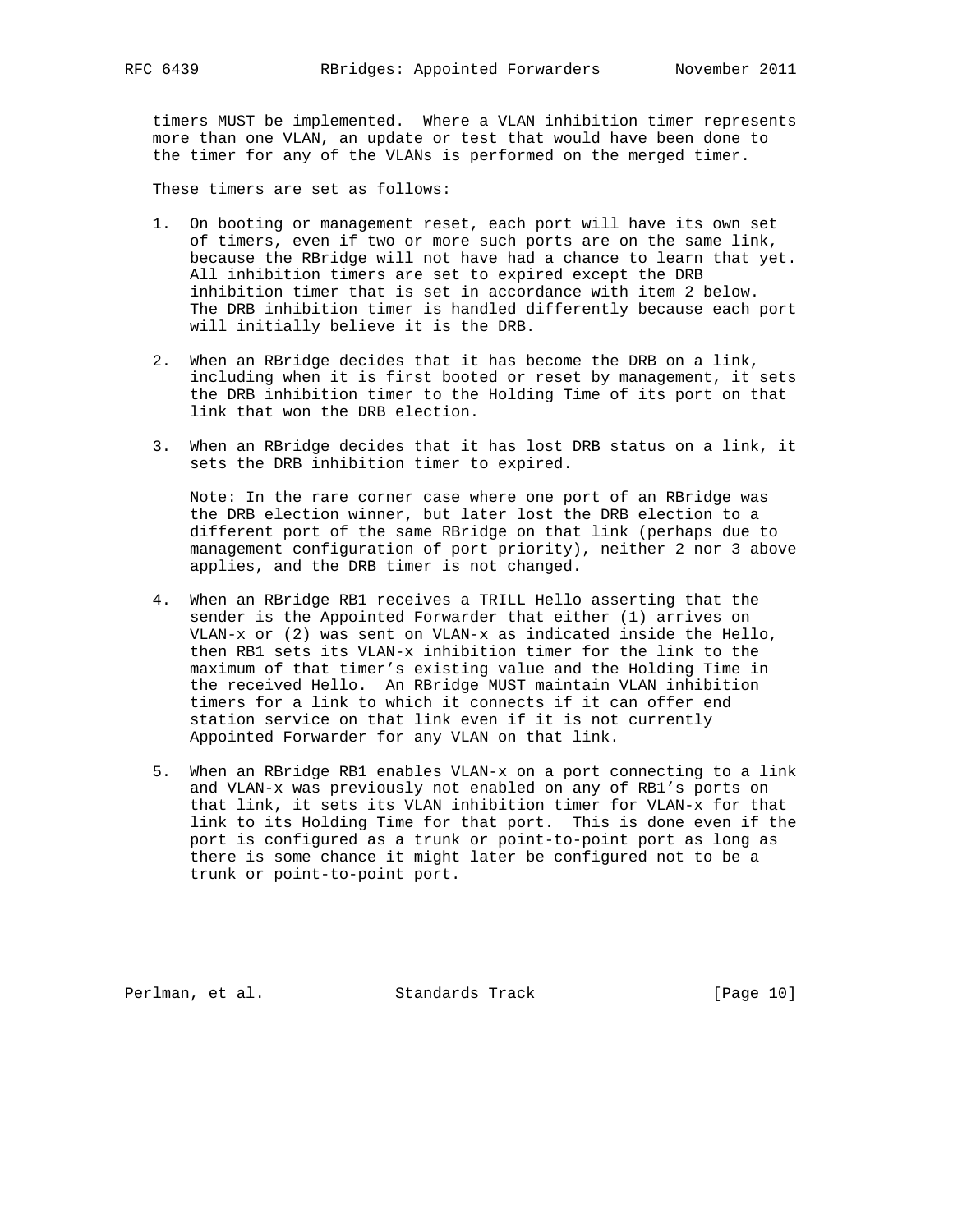- 6. When an RBridge detects a change in the common spanning tree root bridge on a port, it sets its root change inhibition timer for the link to an amount of time that defaults to 30 seconds and is configurable to any value from 30 down to zero seconds. This condition will not occur unless the RBridge is receiving Bridge PDU (BPDUs) on the port from an attached bridged LAN. It is safe to configure this inhibition time to the settling time of an attached bridged LAN. For example, if it is known that Rapid Spanning Tree Protocol (RSTP [802.1Q]) is running throughout the attached bridged LAN, it should be safe to configure this inhibition time to 7 seconds or, if the attached bridges have been configured to have a minimum Bridge Hello Timer, safe to configure it to 4 seconds. Note that, while an RBridge could determine what version of spanning tree is running on the physical link between it and any directly connected bridge by examination of the BPDUs it receives, it could not tell if inter-bridge links beyond those directly connected bridges were running classic Spanning Tree Protocol (STP), which might require the root change inhibition timer to be set to 30 seconds for safety.
- 7. When an RBridge decides that one of its ports (or a set of its ports) P1 is on the same link as another of its ports (or set of its ports) P2, then the inhibition timers are merged to a single set of inhibition timers by using the maximum value of the corresponding timers.
- 8. When an RBridge decides that a set of its ports that it had been treating as being on the same link are no longer on the same link, those ports will necessarily be on two or more links (one link per port in the limit). This is handled by cloning a copy of the timers for each of the two or more links to which the RBridge has decided these ports connect.
- 4. Inhibited Appointed Forwarder Behavior

An Appointed Forwarder for a link is inhibited for VLAN-x if:

- 1. its DRB inhibition timer for that link is not expired, or
- 2. its root change inhibition timer for that link is not expired, or
- 3. its VLAN inhibition timer for that link for VLAN-x is not expired.

 If a VLAN-x Appointed Forwarder for a link is inhibited and receives a TRILL Data frame whose encapsulated frame is in VLAN-x and would normally be egressed to that link, it decapsulates the native frame

| Perlman, et al. | Standards Track | [Page 11] |
|-----------------|-----------------|-----------|
|-----------------|-----------------|-----------|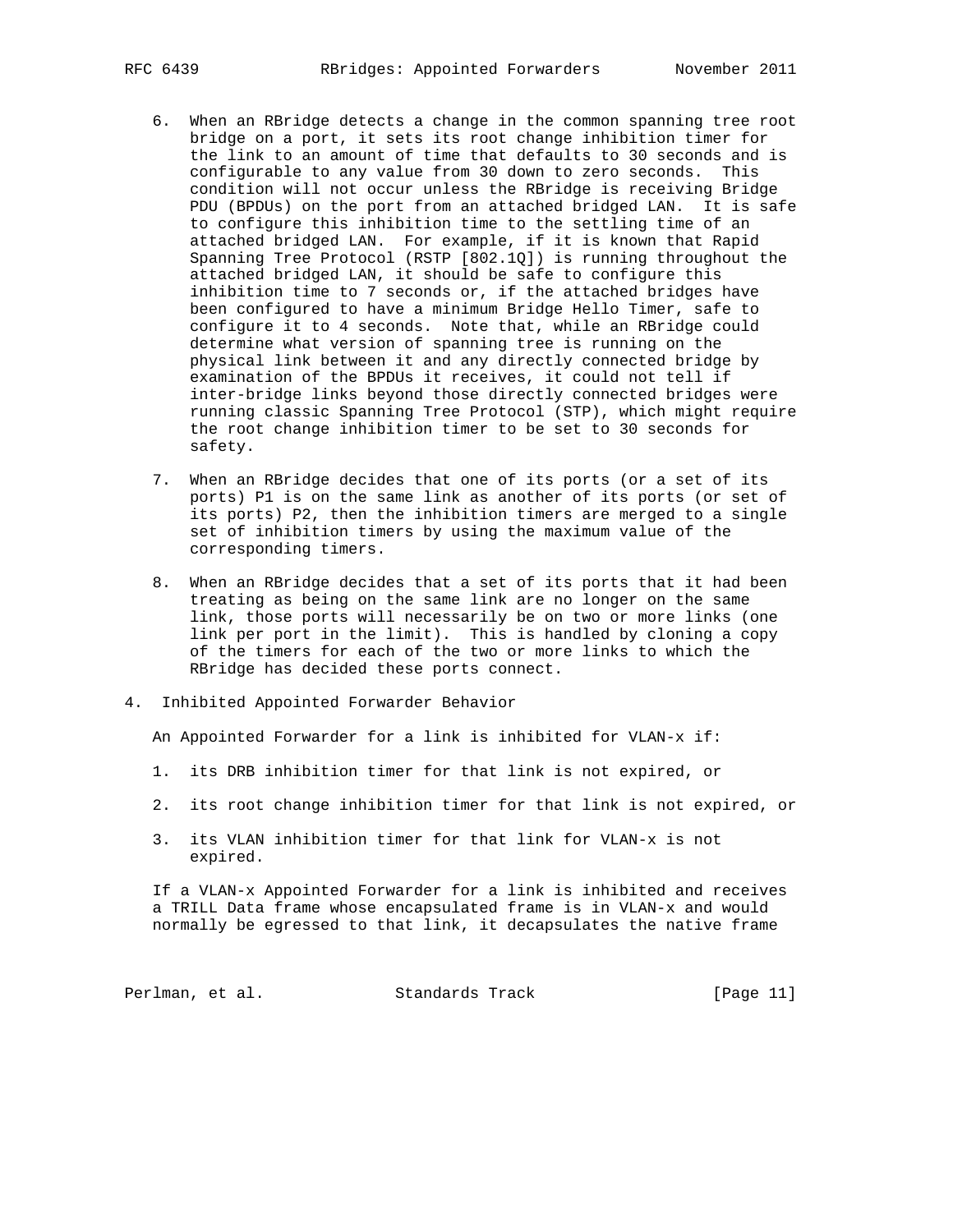as usual. However, it does not output it to or queue it for that link, although, if appropriate (for example, the frame is multi destination), it may output it to or queue it for other links.

 If a VLAN-x Appointed Forwarder for a link is inhibited and receives a native frame in VLAN-x that would normally be ingressed from that link, the native frame is ignored except for address learning.

 An RBridge with one or more unexpired inhibition timers, possibly including an unexpired inhibition timer for VLAN-x, is still required to indicate in TRILL Hellos it sends on VLAN-x whether or not it is Appointed Forwarder for VLAN-x for the port on which it sends the Hello.

 Inhibition has no effect on the receipt or forwarding of TRILL Data frames.

5. Multiple Ports on the Same Link

 An RBridge may have multiple ports on the same link. Some of these ports may be suspended due to MAC address duplication as described in [RFC6327]. Suspended ports never ingress or egress native frames.

 If an RBridge has one or more non-suspended ports on a link and those ports offer end station service, that is, those ports are not configured as point-to-point or trunk ports, then that RBridge is eligible to be an Appointed Forwarder for that link. It can become Appointed Forwarder either by its choice, because it is the DRB, or by appointment by the DRB as described in Sections 2.1 and 2.2.

 If an RBridge that is the Appointed Forwarder for VLAN-x on a link has multiple non-suspended ports on that link, it may load share the task of ingressing and egressing VLAN-x native frames across those ports however it chooses, as long as there is no case in which a frame it egresses onto the link from one port can be ingressed on another of its ports, creating a loop. If the RBridge is the Appointed Forwarder for multiple VLANs, a straightforward thing to do would be to partition those VLANs among the ports it has on the link.

6. Security Considerations

 This memo provides improved documentation of the TRILL Appointed Forwarder mechanism. It does not change the security considerations of the TRILL base protocol. See Section 6 of [RFC6325].

Perlman, et al. Standards Track [Page 12]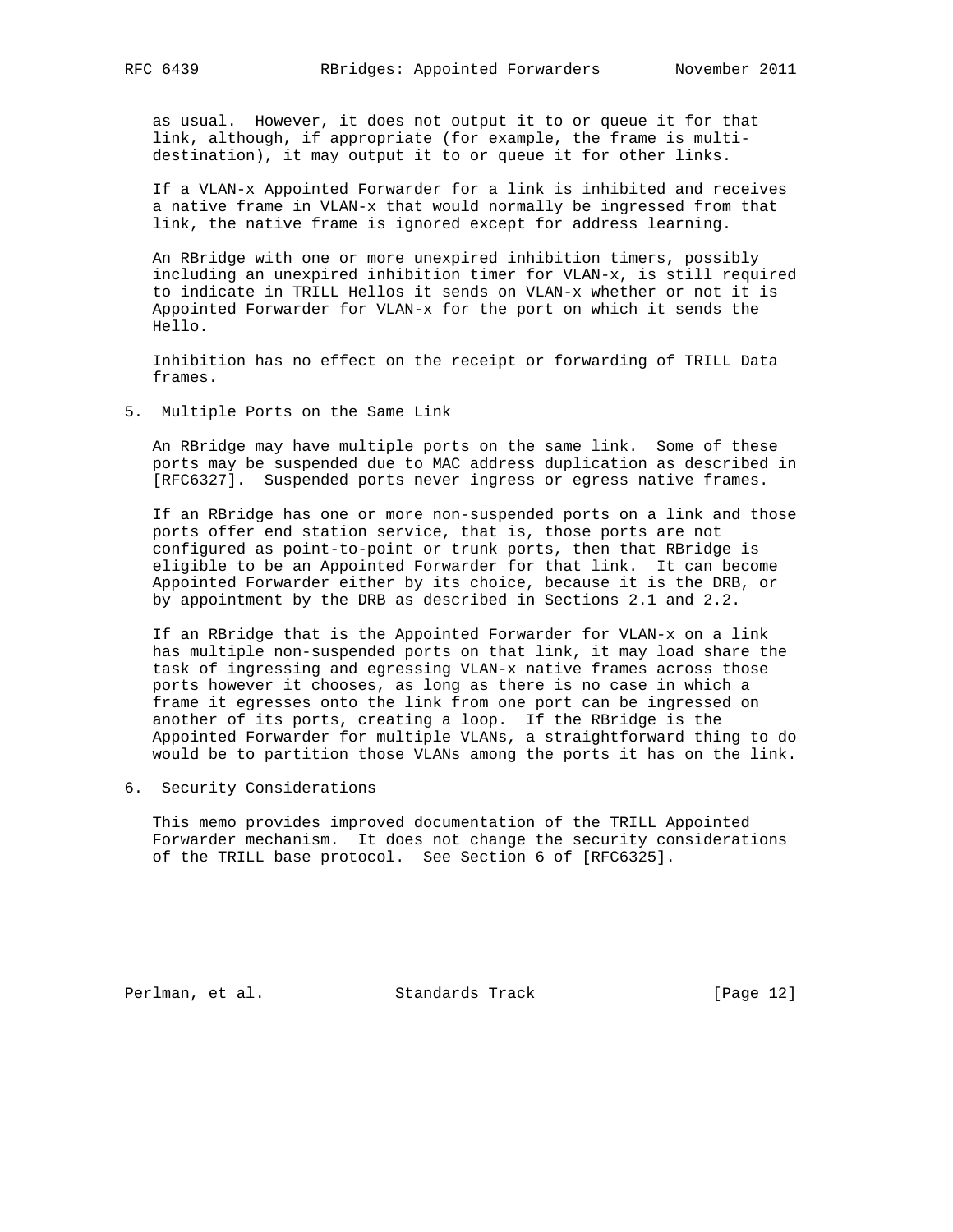7. Acknowledgements

 The authors of [RFC6325] and [RFC6327], those listed in the Acknowledgements section of [RFC6325] and [RFC6327], and Ron Bonica, Stewart Bryant, Linda Dunbar, Les Ginsberg, Erik Nordmark, Dan Romascanu, and Mike Shand are hereby thanked for their contributions.

8. References

 Normative and Informative references for this document are listed below.

- 8.1. Normative References
	- [802.1Q] IEEE 802.1, "IEEE Standard for Local and metropolitan area networks - Virtual Bridged Local Area Networks", IEEE Std 802.1Q-2011, May 2011.
	- [IS-IS] ISO/IEC 10589:2002, Second Edition, "Intermediate System to Intermediate System Intra-Domain Routeing Exchange Protocol for use in Conjunction with the Protocol for Providing the Connectionless-mode Network Service (ISO 8473)", 2002.
	- [RFC1195] Callon, R., "Use of OSI IS-IS for routing in TCP/IP and dual environments", RFC 1195, December 1990.
	- [RFC2119] Bradner, S., "Key words for use in RFCs to Indicate Requirement Levels", BCP 14, RFC 2119, March 1997.
	- [RFC6325] Perlman, R., Eastlake 3rd, D., Dutt, D., Gai, S., and A. Ghanwani, "Routing Bridges (RBridges): Base Protocol Specification", RFC 6325, July 2011.
	- [RFC6326] Eastlake, D., Banerjee, A., Dutt, D., Perlman, R., and A. Ghanwani, "Transparent Interconnection of Lots of Links (TRILL) Use of IS-IS", RFC 6326, July 2011.
	- [RFC6327] Eastlake 3rd, D., Perlman, R., Ghanwani, A., Dutt, D., and V. Manral, "Routing Bridges (RBridges): Adjacency", RFC 6327, July 2011.

8.2. Informative References

 [VLANMAP] Perlman, R., Dutt, D., Banerjee, A., Rijhsinghani, A., and D. Eastlake, "RBridges: Campus VLAN and Priority Regions", Work in Progress, October 2011.

Perlman, et al. Standards Track [Page 13]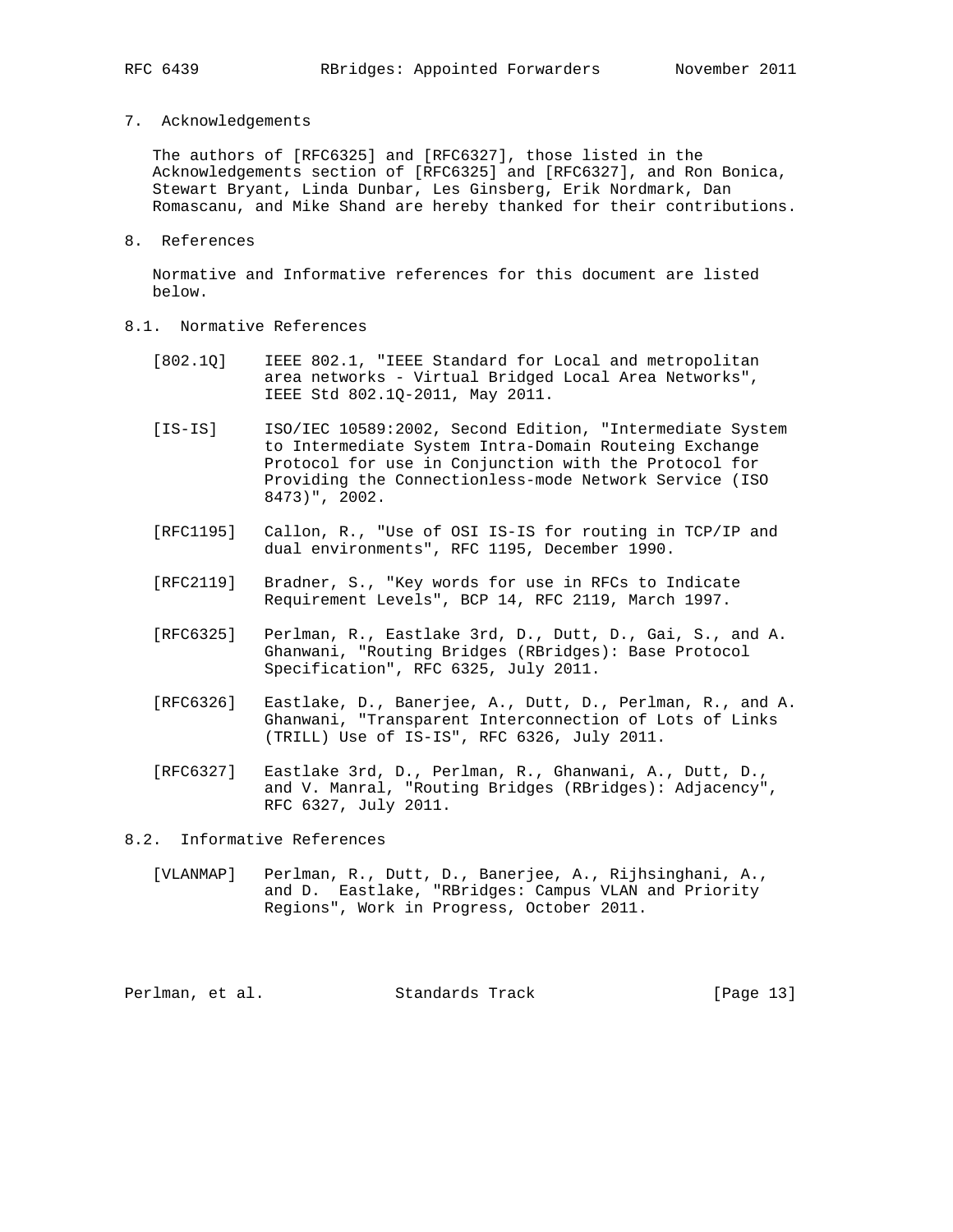Appendix. VLAN Inhibition Example

 The per-VLAN inhibition timers (or the equivalent) are needed to be loop safe in the case of misconfigured bridges on a link.

 For a simple example, assume that RB1 and RB2 are the only RBridges on the link, that RB1 is higher priority to be the DRB, and that they both want VLAN 1 (the default) to be the Designated VLAN. However, there is a bridge between them configured so that RB1 can see all the frames sent by RB2 but none of the frames from RB1 can get through to RB2.

 Both will think they are the DRB. RB1 because it is higher priority even though it sees the Hellos from RB2, and RB2 because it doesn't see the Hellos from RB1 and therefore thinks it is highest priority.

 Say RB1 chooses to act as Appointed Forwarder for VLANs 2 and 3 while RB2 chooses to act as Appointed Forwarder for VLANs 3 and 4. There is no problem with VLANs 2 and 4 but if you do not do something about it, you could have a loop involving VLAN 3. RB1 will see the Hellos RB2 issues on VLAN 3 declaring itself Appointed Forwarder, so RB1 will be inhibited on VLAN 3. RB2 does not see the Hellos issued by RB1 on VLAN 3, so RB2 will become uninhibited and will handle VLAN 3 native traffic.

 However, this situation may change. RB2 might crash, the bridge might crash, or RB2 might be reconfigured so it no longer tried to act as Appointed Forwarder for VLAN 3, or other issues may occur. So, RB1 has to maintain a VLAN 3 inhibition timer, and if it sees no Hellos from any other RBridge on the link claiming to be Appointed Forwarder for VLAN 3 in a long enough time, then RB1 becomes uninhibited for that VLAN on the port in question and can handle end station traffic in VLAN 3.

Perlman, et al. Standards Track [Page 14]